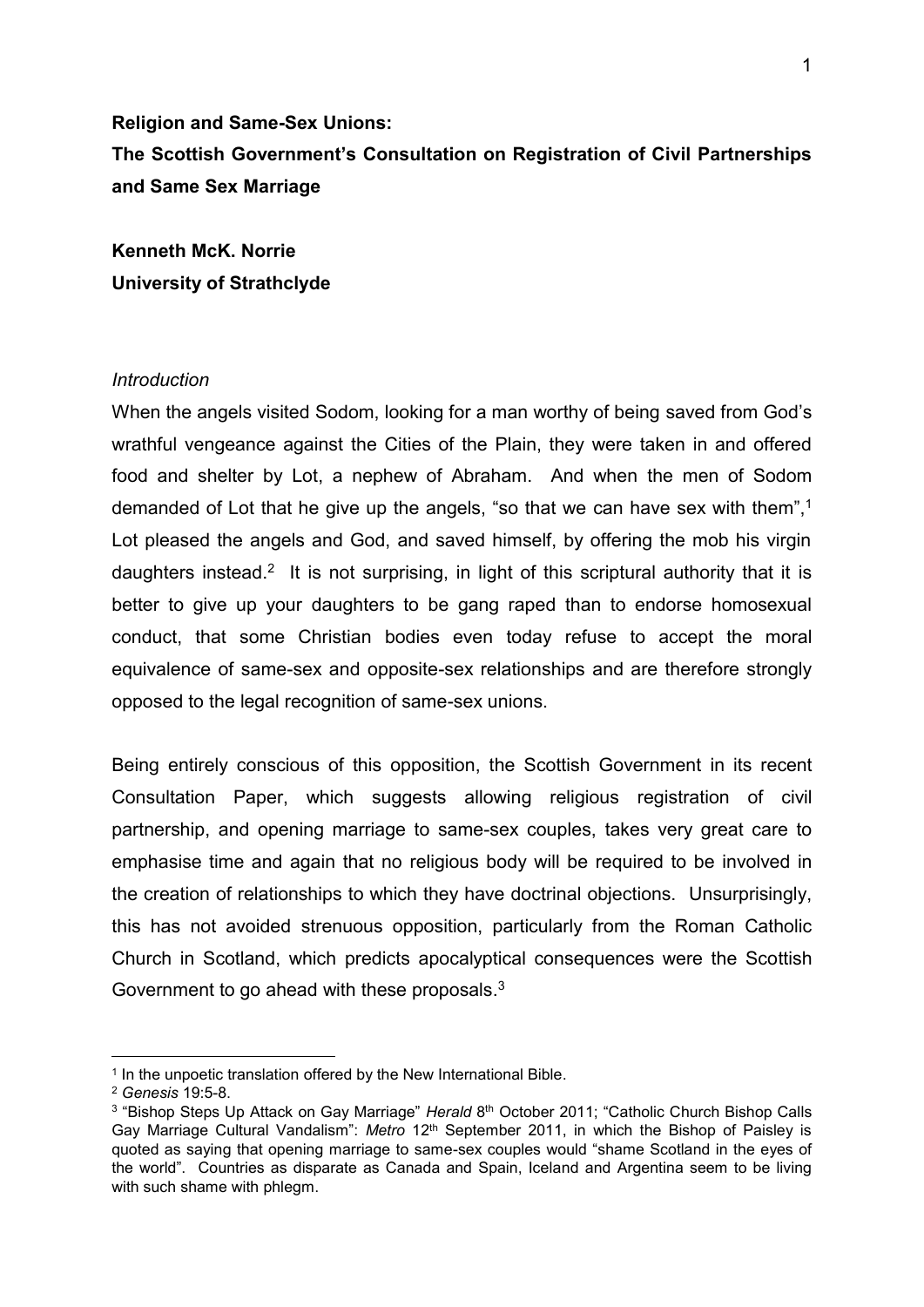#### *Civil Partnership*

Civil partnership is an entirely secular institution, and there are presently rules not only against the involvement of religious officials in its creation but also against the use of religious premises.<sup>4</sup> This complete secularity was designed to emphasise civil partnership's separation from marriage, in the hope of neutralising the claim that the introduction of civil partnership constituted a governmental attack on marriage, which is claimed to be the foundation of society. Fundamentalist Christians did not accept that this met their objections. The district registrar Lilian Ladele's refusal to register civil partnerships,<sup>5</sup> and Mr and Mrs Bull's refusal to allow civil partners a double bed in their hotel, $6$  were both based on these individuals' belief in the sanctity of marriage and their understanding that civil partnership breached that sanctity. Legally, they were wrong and all three were found to be seeking to discriminate unlawfully.

Though the legal consequences of civil partnership are virtually the same as the consequences of marriage<sup>7</sup> the means by which the two institutions are created are very different, and since each institution is exclusively limited to particular gendermixes, the choices available to same-sex couples are different from, and lesser than, the choices available to opposite-sex couples. Opposite-sex couples may choose religious ceremony or civil solemnisation; same-sex couples are limited to civil registration.<sup>8</sup> That difference in itself justifies a change in the law to accommodate those same-sex couples of faith who wish to have the same opportunity as their opposite-sex counterparts to have their religious community involved in the creation of their legal relationship. Some religious bodies (including Unitarians, Quakers, the Metropolitan Community Church and the Liberal Jewish Community<sup>9</sup>) have already indicated their desire to conduct civil partnership registrations.

The Consultation Paper therefore suggests that those religious groups that are willing to become involved in the creation of civil partnerships be allowed to do so, but it emphasises, in an attempt to minimise opposition, that no religious body will be

1

<sup>4</sup> Civil Partnership Act 2004, s.93(3).

<sup>5</sup> *Ladele v. Islington Borough Council* [2010] 1 WLR 955.

<sup>6</sup> *Hall and Preddy v. Bull* [2011] EW Misc 2.

<sup>&</sup>lt;sup>7</sup> The very minor differences are listed in the Consultation Paper at Appendix B.

<sup>8</sup> Civil marriage is "solemnised", civil partnership is "registered".

<sup>9</sup> http://www.heraldscotland.com/news/politics/faith-groups-unite-to-back-gay-weddings-1.1126547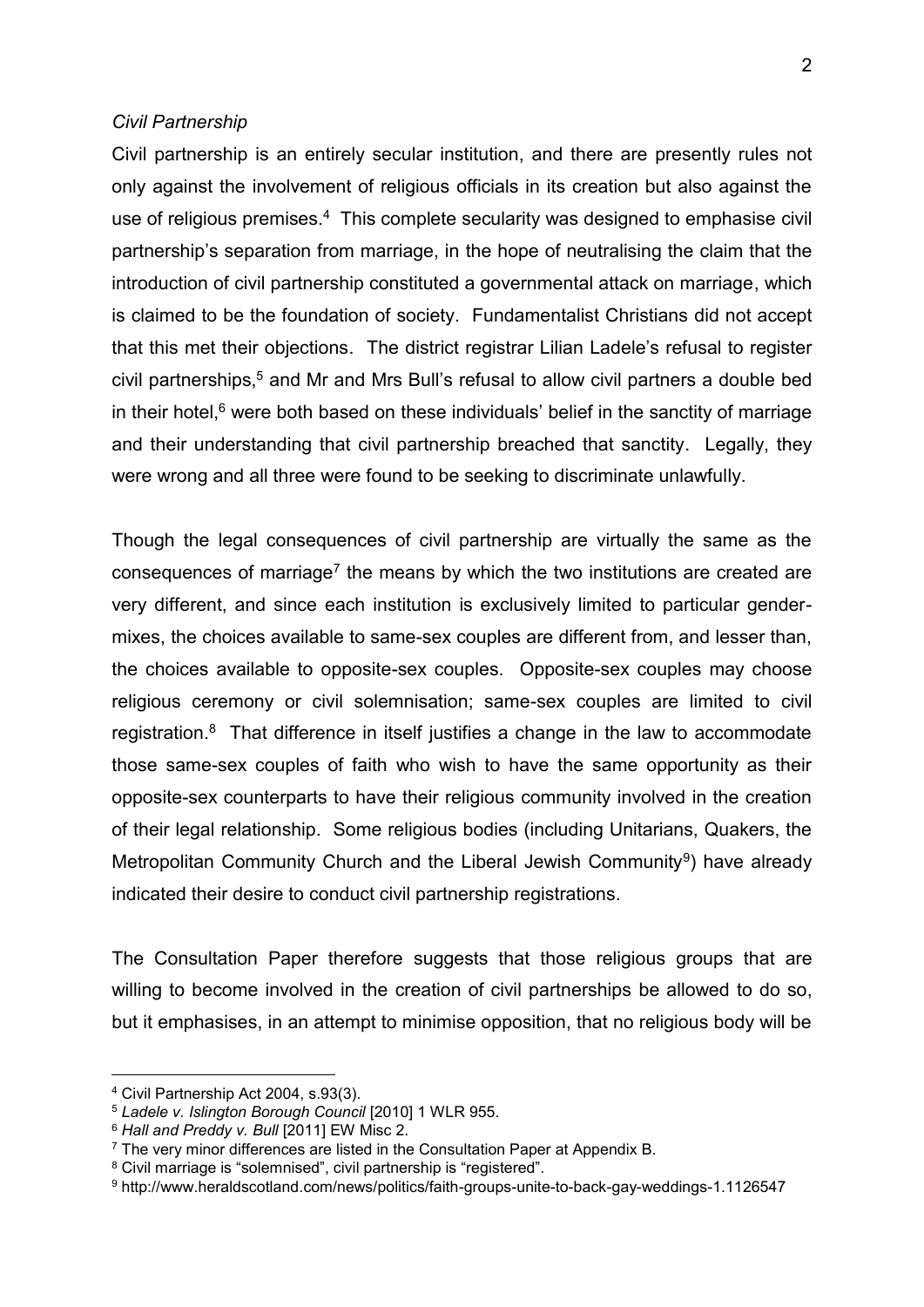required, against its own wishes, to be so involved. Providing equality of choice is easy, even in the face of religious objection, for religious tolerance demands that the rejection by Religion A of civil partnership must not be allowed to prevent Religion B from choosing to be involved in the creation of civil partnership. It is rather less clear, however, how to ensure that conservative religious organisations are shielded from existing equality legislation which, many fear, would force them against their will to offer services to same-sex couples contrary to their doctrinal beliefs. It will be recalled that the Roman Catholic Church sought, but were denied, an exemption from the requirements in the Adoption and Children (Scotland) Act 2007 for adoption agencies to provide their services in a non-discriminatory manner and including to same-sex couples. The fear is that, by analogy with adoption, it will be considered unlawful under the Equality Act 2010 to refuse to offer civil partnership celebrations to same-sex couples. The adoption analogy, however, is misunderstood: religious adoption societies were *already* offering services otherwise provided by the state and the non-discrimination rules meant that if they wished to continue to do so they would have to do so without excluding same-sex couples. No religious body is *required* to offer adoption services in place of the state, though if it chooses to do so it must comply with the general law, including of course the Equality Act 2010. Similarly with civil partnership, no religious body is or can be *required* to offer to perform the state function of civil partnership registration and so their refusal to do so will not conflict with the non-discrimination rules to which they are bound – but if a religious body did decide to offer civil partnership services, it could do so only in a non-discriminatory fashion. In other words, the fear of religious conservatives that the general prohibition on discrimination will require all religious bodies to engage with civil partnership is entirely unfounded. A change in the law that permitted religious groups to choose to conduct civil partnership registrations will not require all religious groups to do so, just as allowing an adoption society associated with a church to perform state functions in relation to adoption of children does not require all other churches to take on the provision of these functions.

The Government's proposals to allow religious bodies to be involved in the creation of civil partnership and the application of equality norms pose no threat, therefore, to religious bodies who continue to deny the validity of same-sex relationships.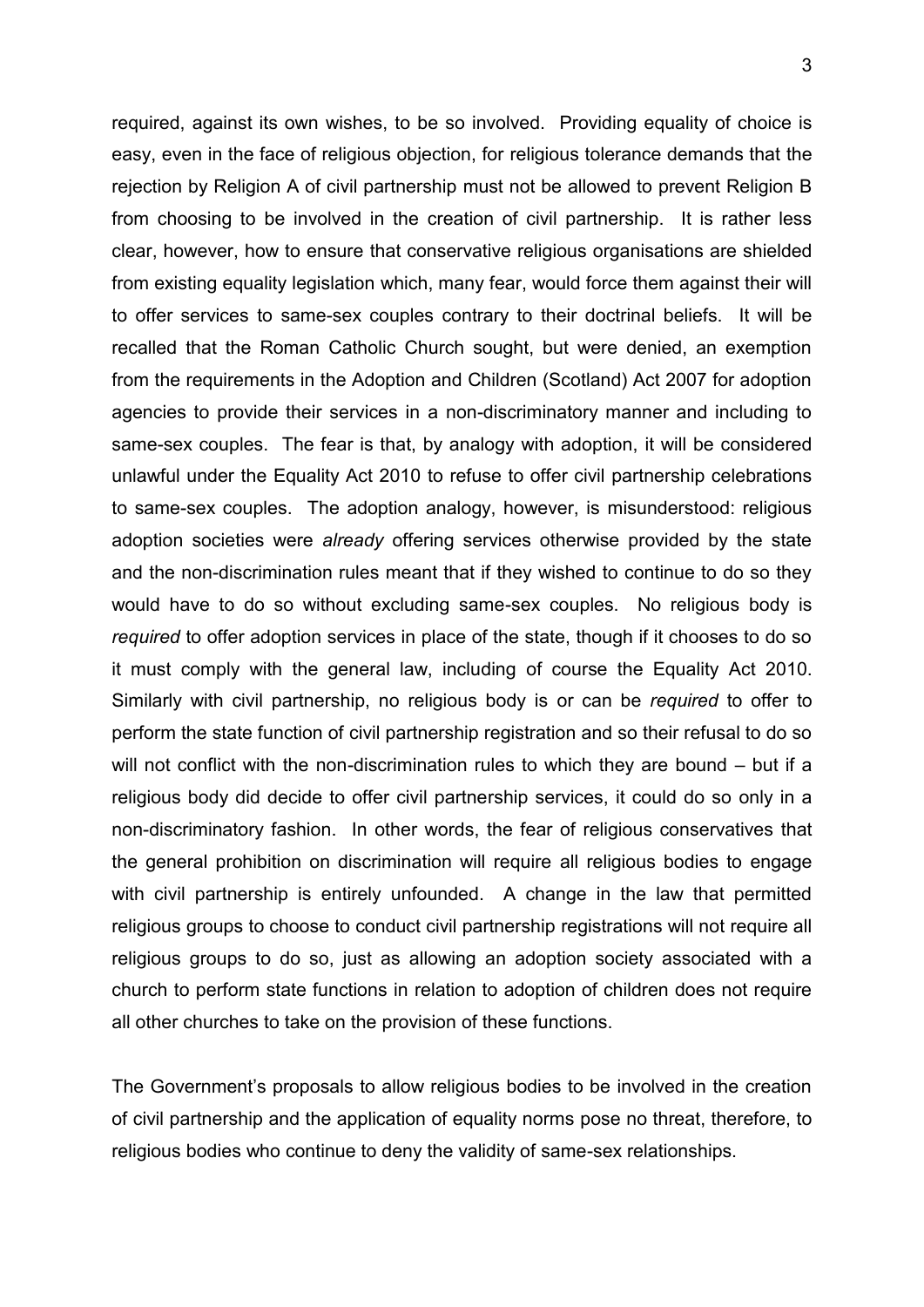#### *Marriage*

The same line of reasoning does not work in relation to marriage, however, because many religious bodies have already put themselves forward (and in the case of the state church automatically so) to solemnise marriages, and presumably these bodies intend to continue to do so. It follows that if marriage is opened to same-sex couples any religious body that offers marriage services (as most of those who reject samesex relationships do) might fear a discrimination claim under the Equality Act 2010 if it continues to offer these services to opposite-sex couples but refuses to offer them to same-sex couples. In fact, however, it has long been the case in Scotland that no religious celebrant may be required to solemnise a marriage contrary to his or her conscience. A minister or priest may refuse, for example, to marry a couple who are of different religions to each other. The Church of Scotland is not unlawfully discriminating on the basis of religion by offering marriage services only to (those who claim to be) Christian; so too, a minister or priest will be able to refuse to marry a couple on the ground of their sexual orientation.<sup>10</sup>

The real question is whether, in order to neutralise opposition (rather than actually to achieve any change in the law), a specific exemption from the Equality Act 2010 should be written into the legislation that opens marriage to same-sex couples. There are grave dangers in doing so, because a provision exempting an individual or body from the rules against discrimination on the basis of sexual orientation gives out a clear and shameful message that the demands of dignity and equality are less strong if based on sexual orientation than if based on race, religion or gender. If the political decision is nevertheless made that an exempting provision should be included in the legislation in order to assuage the fears of religious bodies and individuals, the Scottish Government might care to ask these bodies whether they also want a statutory provision explicitly confirming their power to refuse to solemnise mixed-race or mixed-faith marriages.

#### *Hierarchy and Individuals*

1

Another question that is troubling the Scottish Government in its Consultation Paper is whether individual religious celebrants should or should not be allowed to register

 $10$  Both situations are explicitly covered by the general exceptions to the equality rules, found in Sched. 23, para 2 to the Equality Act 2010.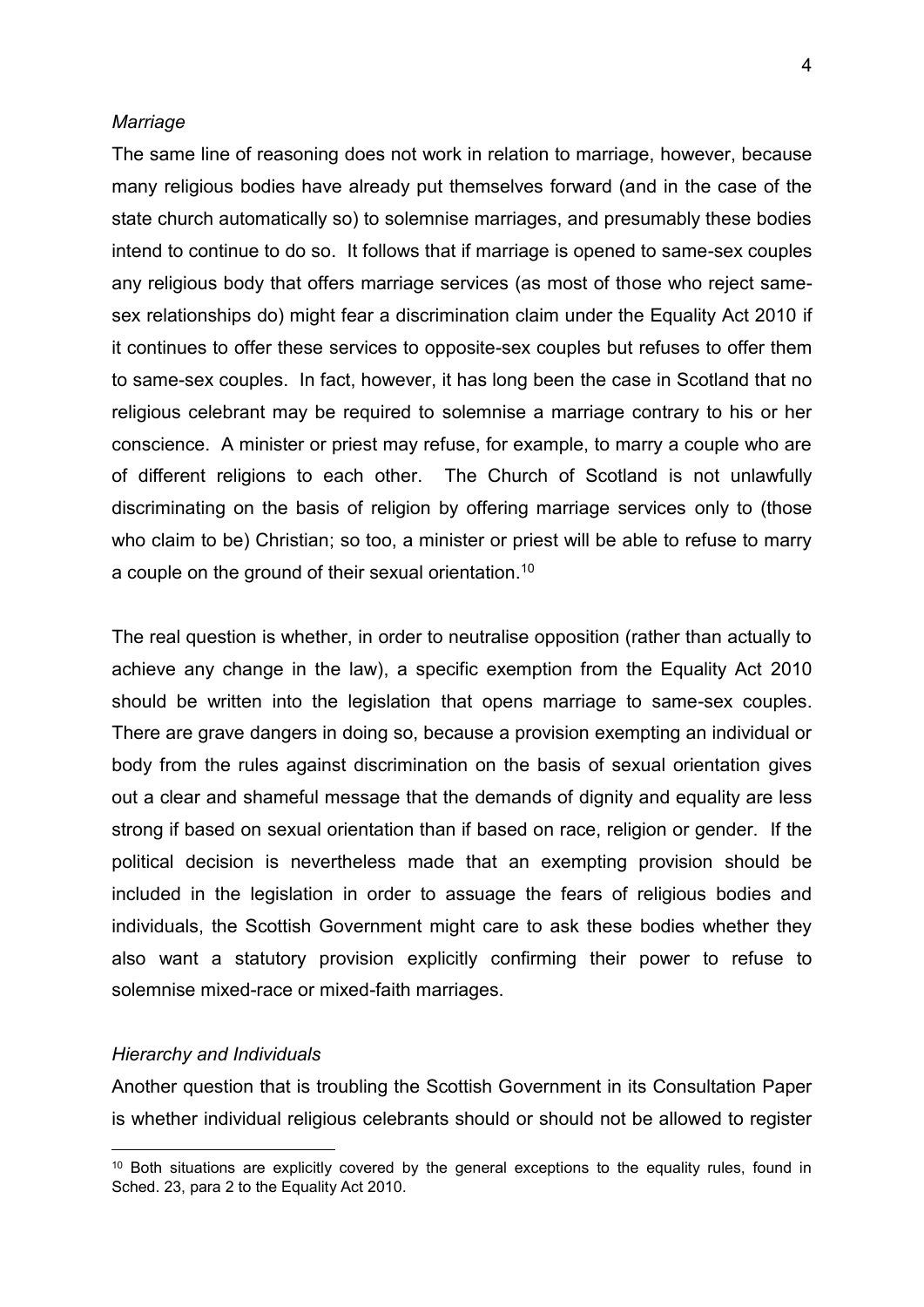civil partnerships or solemnise marriages between same-sex couples if they belong to an organisation opposed to same-sex unions. This is not a matter that the law need get involved in at all. If a religious celebrant breaks the rules of the religious organisation to which he or she belongs, then the disciplinary consequences of that breach are for the organisation to determine and not for the law to be concerned about (except insofar as internal disciplinary proceedings require to comply with the general law of the land, as the House of Lords affirmed in *Percy v. Church of Scotland*<sup>11</sup>). There can, however, be no justification for a *legal* prohibition on individuals performing *legal* acts just because they belong to a body that rejects the validity of such acts. Were the Church of Scotland (say) to ban its ministers from entering into civil partnership, the law could not and should not take it upon itself to enforce that rule, by creating an incapacity (additional to age, forbidden degrees etc) based on the fact that one of the parties is a Church of Scotland minister. Similarly with acting as a celebrant: if a minister or priest belonging to an opposing church acts against the rules of the church he or she must expect internal disciplinary consequences, but it would be entirely wrong for the law to disentitle individuals from being authorised by the Registrar General<sup>12</sup> to celebrate particular marriages. And of course the marriage or civil partnership itself would remain in existence even if the celebrant's authorisation were questionable. 13

## *The Solution*

Attempts to reassure conservative religious bodies that their religious freedoms will not be affected by the opening of marriage, or the religification of civil partnership, are probably futile. For it is not the structures of the law that, say, the Roman Catholic Church is actually objecting to, though these do give their objections a focus. The true objection is a more fundamental one: it is to the moral equivalence of same-sex and opposite-sex couples, an equivalence many churches vehemently deny. The law cannot, and probably should not attempt to, change the doctrinal understandings of such religious bodies – but nor may it reflect such understandings in its own rules.

1

<sup>11</sup> [2005] UKHL 73.

<sup>&</sup>lt;sup>12</sup> Under s.12 of the Marriage (Scotland) Act 1977.

<sup>13</sup> Marriage (Scotland) Act 1977, s.23A; Civil Partnership Act 2004, s.95A.